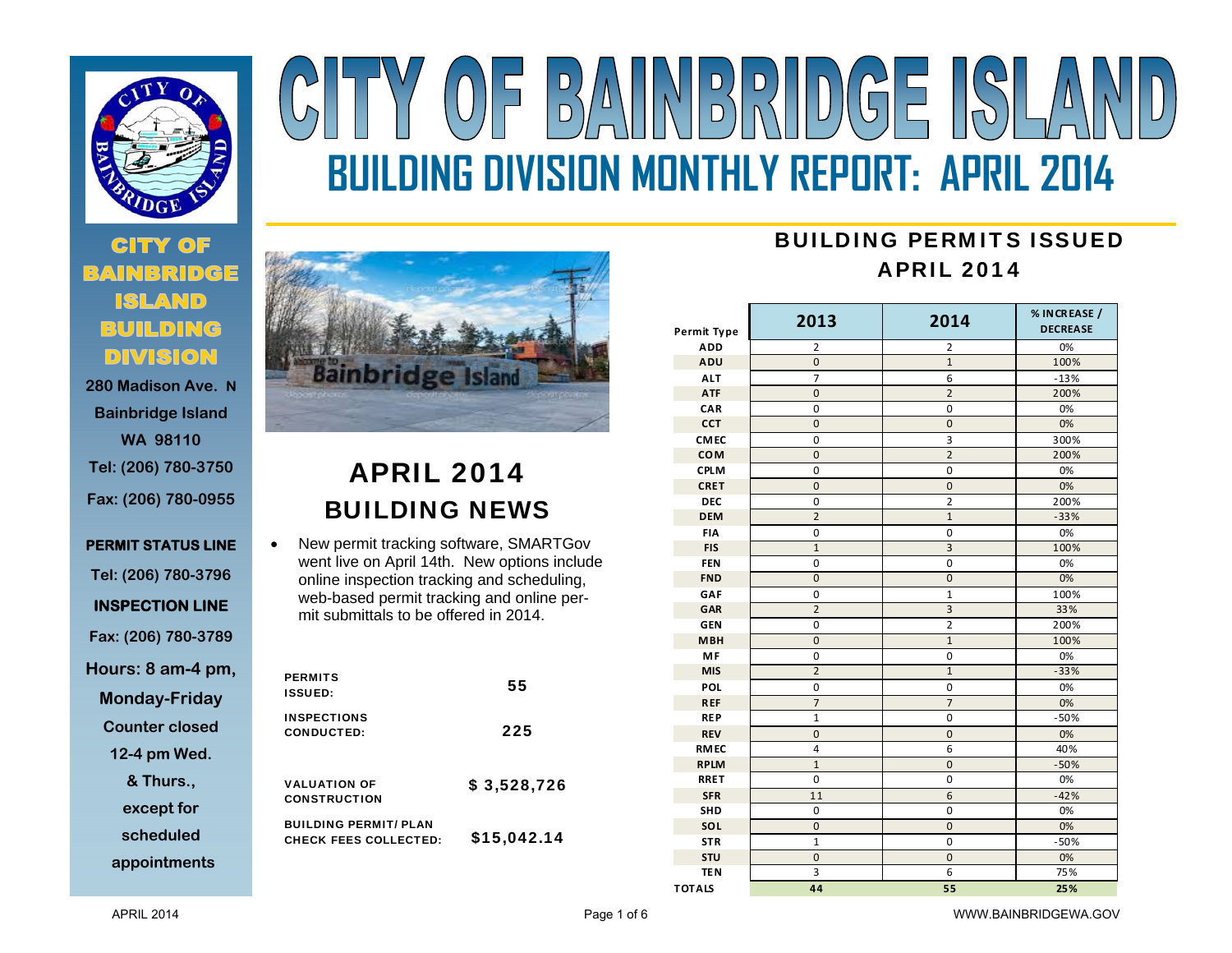| <b>Permit Type</b>                       | <b>Permit Number</b> | Applicant                                                | <b>Project Description</b>                                                                                                           | <b>Project Address</b>               | Date Issued | Valuation    |
|------------------------------------------|----------------------|----------------------------------------------------------|--------------------------------------------------------------------------------------------------------------------------------------|--------------------------------------|-------------|--------------|
| Addition                                 | BLD19243ADD          | SHAW, DAVID & JOANNE<br><b>TRUSTEES</b>                  | SHAW ADD. Adding 666 sq. ft. for 2 new Offices on<br>1st level and 2nd level.                                                        | 9609 NE Watch Hill<br>Dr             | 04/08/2014  | \$74,000.00  |
| Addition                                 | BLD19246ADD          | TURPEN, KENNETH P & SUSAN<br>м                           | TURPEN ADD. Replace 299 sq. ft. deck and adding<br>98 sq. ft. for new Entry way. Adding 105 sq. ft. to 2nd<br>floor Master Bathroom. | 3750 Crystal Springs<br>Dr NSFR      | 04/18/2014  | \$27,000.00  |
| <b>Addition Total:</b>                   | $\overline{2}$       |                                                          |                                                                                                                                      |                                      |             | \$101,000.00 |
| <b>Accessory Dwelling Unit</b>           | BLD19256ADU          | <b>OLSEN, ROBERT</b>                                     | Convert existing garage/shop to an ADU. No<br>expansion of footprint.                                                                | 11833 SUNRISE DR<br><b>NE</b>        | 04/18/2014  | \$43,000.00  |
| <b>Accessory Dwelling Unit</b><br>Total: | $\blacktriangleleft$ |                                                          |                                                                                                                                      |                                      |             | \$43,000.00  |
| Alteration                               | BLD19297ALT          | PEASE DAVID-BRYDEN &<br>CHERYL ANN                       | Alteration of existing roof including structural / rafter<br>changes.                                                                | 10737 NE Old<br>Creosote Hill        | 04/01/2014  | \$50,000.00  |
| Alteration                               | BLD19142ALT          | DOLEZAL, CRAIG & BOEHM,<br><b>JENNIFER</b>               | Remodel within Existing Footprint. Enlarge Porch<br>and add Roof Dormer                                                              | 7749 Hansen Rd<br><b>NESFR</b>       | 04/08/2014  | \$150,000.00 |
| Alteration                               | BLD19082ALT          | HARPER, WILLIAM R & CAROLYN<br>G                         | HARPER ALT. Remodel kitchen, infill 50 sq. ft. of<br>existing covered entry proch for additional interior<br>finish area.            | 5836 Packard Ln<br><b>NESFR</b>      | 04/14/2014  | \$200,000.00 |
| Alteration                               | BLD19257ALT          | <b>ESEMAN, CHRISTPHER JAMES &amp;</b><br>ARLAYNE, AUDREY | Interior remodel of condo at Eagle Harbour<br>Condominimums. Finish upgrades with bearing wall<br>modification.                      | 428 Harborview Dr<br>SE#135          | 04/15/2014  | \$100,000.00 |
| Alteration                               | BLD19319ALT          | WELCH, ANDREW K & MARIANN<br>P                           | WELCH ALT. Move exterior wall in upper closet out<br>to make room for Washer/Dryer!                                                  | 8955 NE Spargur<br>Loop Rd           | 04/16/2014  | \$5,600.00   |
| Alteration                               | BLD19249ALT          | FLORA, MIKE & GAYNOL                                     | Remodel existing Home and add 240 sq.ft. porch                                                                                       | 9544 NE MARY<br><b>SAM LANELOT B</b> | 04/29/2014  | \$56,000.00  |
| <b>Alteration Total:</b>                 | 6                    |                                                          |                                                                                                                                      |                                      |             | \$561,600.00 |
| After The Fact                           | BLD16537ATF          | OSTENSON, SHARON                                         | OSTENSON ATF. After-the-Fact permit to convert<br>existing garage to habitable space of approx. 1,120<br>sq. ft.                     | 10472 NE Sunrise<br><b>Bluff Ln</b>  | 04/30/2014  | \$29,000.00  |
| After The Fact                           | <b>BLD20008</b>      | JEROME MORIN INVESTMENTS<br><b>LLC</b>                   | Replace existing Decking & Gaurdrails.                                                                                               | 15701 Point Monroe<br>Dr NE          | 04/30/2014  | \$2,918.70   |
| <b>After The Fact Total:</b>             | $\overline{2}$       |                                                          |                                                                                                                                      |                                      |             | \$31,918.70  |
| Commercial                               | 4172                 | <b>INC</b>                                               | NOREASTERN TRAWL SYSTEMS Construction of an addition to existing steel shop<br>w/reference set of drawings.                          | 7910 NE Day Rd                       | 04/02/2014  | \$45,000.00  |
| Commercial                               | <b>BLD18708COM</b>   | <b>B I METROPOLITAN PARK &amp;</b><br><b>RECREATION</b>  | New 1130 sq. ft. modular building with 225 sq. ft. of<br>covered patio for restrooms adn concessions.                                | 7696 Weaver Road                     | 04/21/2014  | \$200,000.00 |
| <b>Commercial Total:</b>                 | $\overline{2}$       |                                                          |                                                                                                                                      |                                      |             | \$245,000.00 |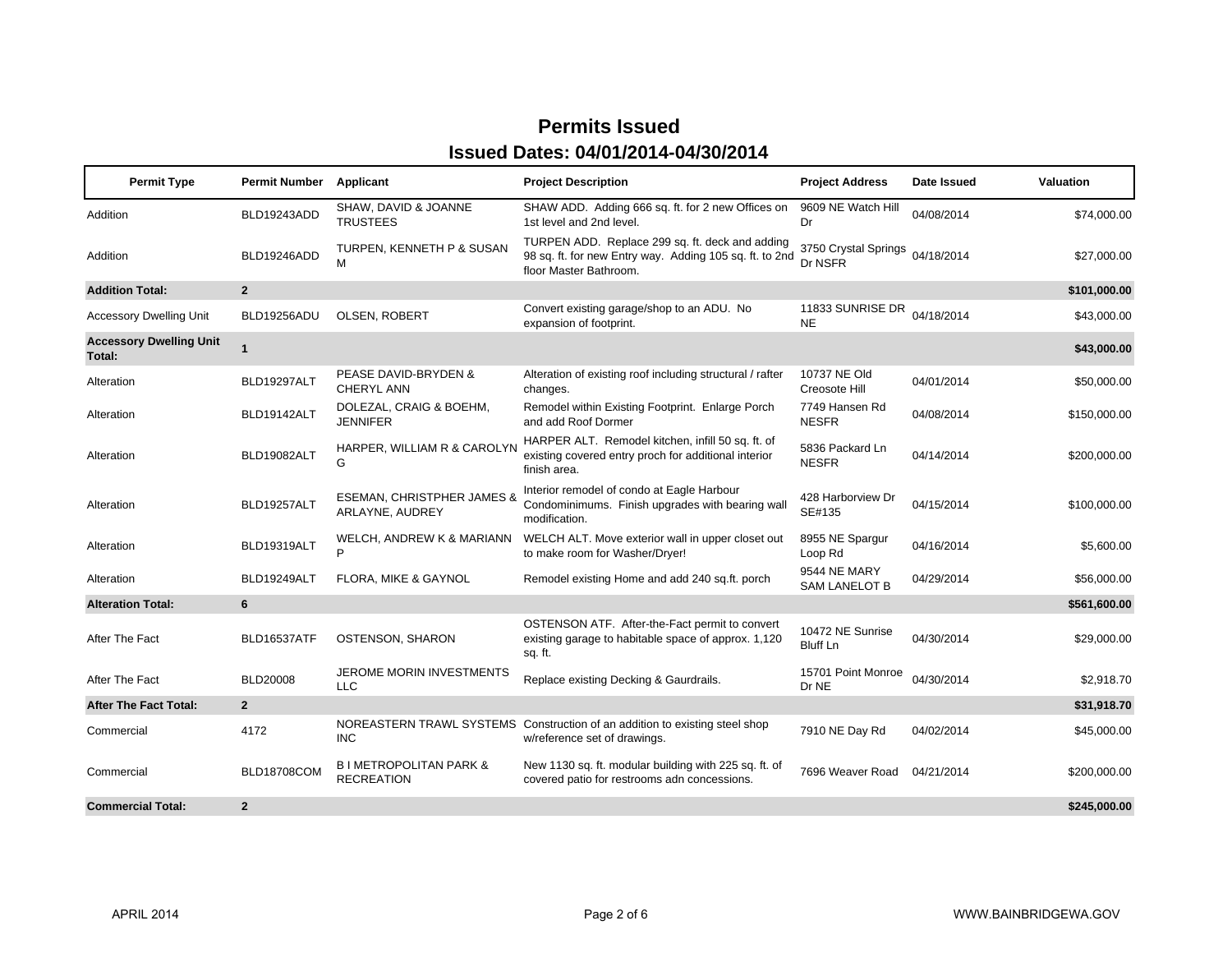| <b>Permit Type</b>                     | <b>Permit Number</b>    | Applicant                                               | <b>Project Description</b>                                                                                                                          | <b>Project Address</b>           | Date Issued | <b>Valuation</b> |
|----------------------------------------|-------------------------|---------------------------------------------------------|-----------------------------------------------------------------------------------------------------------------------------------------------------|----------------------------------|-------------|------------------|
| Deck                                   | BLD19197DEC             | JOHN GREEN LAND DEV &<br>CONST                          | 428 sq ft deck addition                                                                                                                             | 2910 YANKEE GIRL<br>CIR NE       | 04/04/2014  | \$6,420.00       |
| Deck                                   | BLD19314DEC             | FISCHER, SANDRA K                                       | FISCHER DEC. New deck & planters to replace<br>concret steps and porch.                                                                             | 9141 NE Salmon<br>Run Ln         | 04/18/2014  | \$5,000.00       |
| <b>Deck Total:</b>                     | $\overline{2}$          |                                                         |                                                                                                                                                     |                                  |             | \$11,420.00      |
| <b>Demolition</b>                      | <b>BLD20003</b>         | <b>THOMAS Pugh</b>                                      | Demo in place 1974 Mobile Home.                                                                                                                     | 6407 NE Marshall<br>Rd           | 04/15/2014  |                  |
| <b>Demolition Total:</b>               | $\mathbf{1}$            |                                                         |                                                                                                                                                     |                                  |             | \$0.00           |
| Fire Sprinkler System                  | BLD19140FIS             | <b>CAR WASH ENTERPRISES INC</b>                         | SUBMISSION OF FIRE SYSTEM PLANS.<br>Inspector's, please enter ALL inspections under the<br>T.I. permit. SEE BLD19140TEN for ALL Inspections.        | 406 High School Rd<br><b>NE</b>  | 04/02/2014  | \$2,500.00       |
| Fire Sprinkler System                  | <b>BLD19212FIS</b>      | <b>HARRISON MEDICAL CENTER</b>                          | Fire sprinklers for Harrison Urgent Care                                                                                                            | 8804 Madison<br>Avenue           | 04/07/2014  | \$47,000.00      |
| Fire Sprinkler System                  | BLD18601FIS             | <b>WSDOT WASHINGTON STATE</b><br><b>FERRIES</b>         | Alteration: WA St Ferry Terminal Fire Sprinkler<br>Plans.                                                                                           | 270 Olympic View<br><b>Drive</b> | 04/10/2014  | \$67,000.00      |
| <b>Fire Sprinkler System</b><br>Total: | $\overline{\mathbf{3}}$ |                                                         |                                                                                                                                                     |                                  |             | \$116,500.00     |
| Grading and Fill                       | <b>BLD19347GAF</b>      | <b>BAINBRIDGE ARTISAN</b><br><b>RESOURCE CENTER</b>     | FARM BUSINESS PARK LLC. Grade/Fill of approx<br>1,500 cy of materical.                                                                              | New<br>Brooklynn                 | 04/17/2014  |                  |
| <b>Grading and Fill Total:</b>         | $\mathbf{1}$            |                                                         |                                                                                                                                                     |                                  |             | \$0.00           |
| Garage                                 | <b>BLD19303GAR</b>      | NAYLOR, DAVID R & LINDA J                               | NAYLOR GAR. Building a new 720 sq. ft. Detached<br>garage.                                                                                          | 5155 Lynwood<br>Center Rd NESFR  | 04/15/2014  | \$74,128.00      |
| Garage                                 | BLD19247GAR             | OLSON, CRAIG & THERESA                                  | New 1350 sq. ft. garage with 594 sq. ft. storage<br>above. REVISION - Adding rough-in plumbing in loft<br>for furture build out to habitable space. | 11215 Pinyon Ave<br><b>NE</b>    | 04/29/2014  | \$123,000.00     |
| Garage                                 | <b>BLD19299GAR</b>      | <b>DEBORAH &amp; THOMAS FENWICK</b>                     | Repair/replace existing boat house. No increase in<br>footprint. Associated with SSDE19299                                                          | Access off<br>Henderson Rd.      | 04/30/2014  | \$18,000.00      |
| <b>Garage Total:</b>                   | 3                       |                                                         |                                                                                                                                                     |                                  |             | \$215,128.00     |
| Generator                              | <b>BLD20025</b>         | <b>REISSIG MARC W &amp; BRUNNER</b><br><b>KRISTIN L</b> | Installing a new 14kW Generator attached to existing<br>500 gallon LP Tank.                                                                         | 11015 Manitou<br>Beach Dr NE     | 04/23/2014  |                  |
| Generator                              | BLD20031                | <b>BRIGGS PATRICK &amp; ANNE</b>                        | Installing new Backup LP Generator. Connecting to<br>existing 250 LP Tank.                                                                          | 6800 NE RALSTON<br><b>RD</b>     | 04/24/2014  |                  |
| <b>Generator Total:</b>                | $\overline{2}$          |                                                         |                                                                                                                                                     |                                  |             | \$0.00           |
| Mobile Home                            | BLD19375MBH             | SMITH, TYLER                                            | SMITH MBH LOT 23 -<br>ISLANDER/ALDERMAN/TRAILER PARK - Mobile<br>Home. Replace old one with new.                                                    | 214 Madrona Way<br><b>NE #23</b> | 04/25/2014  |                  |
| <b>Mobile Home Total:</b>              | $\mathbf{1}$            |                                                         |                                                                                                                                                     |                                  |             | \$0.00           |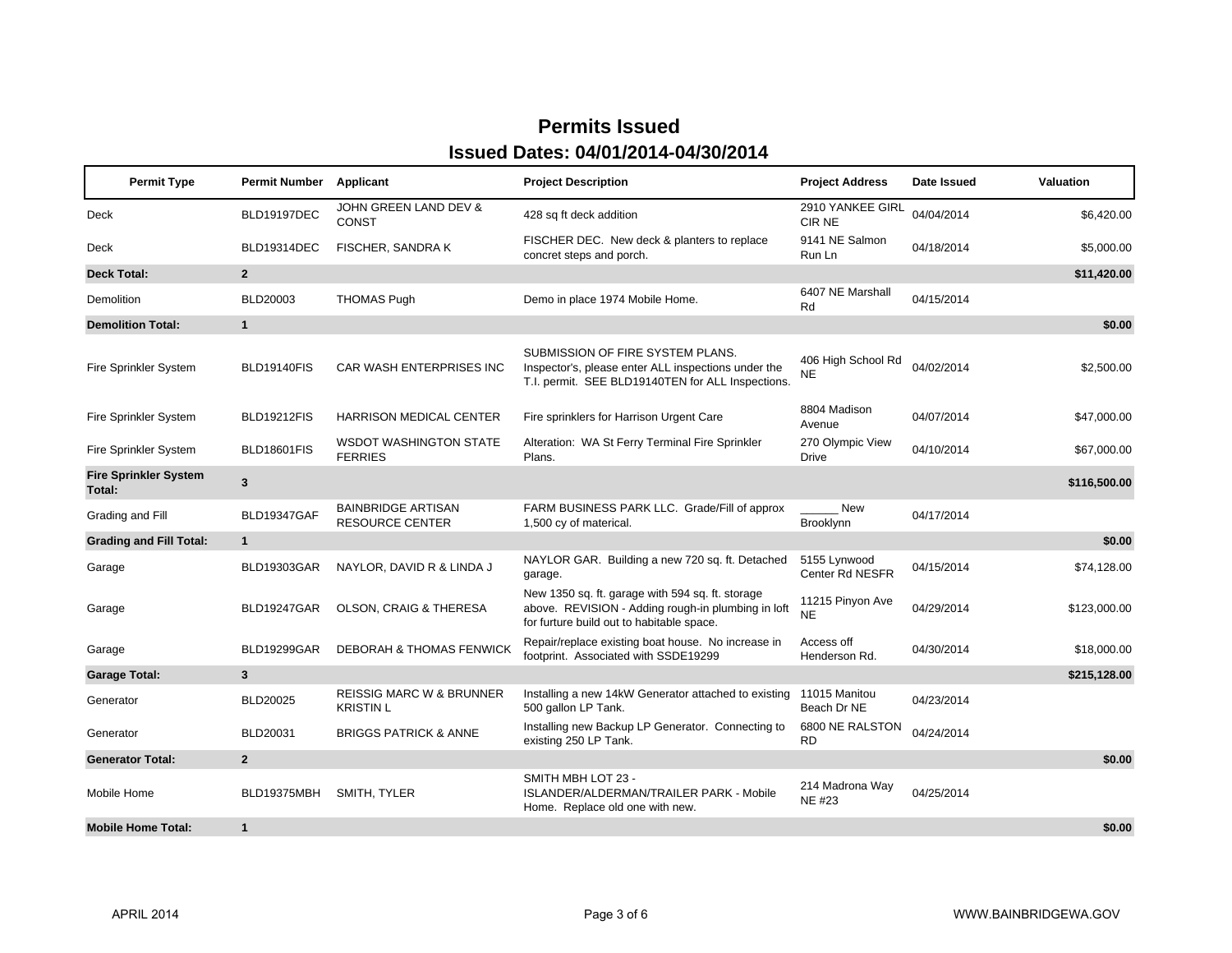| <b>Permit Type</b>              | <b>Permit Number</b> Applicant |                                                 | <b>Project Description</b>                                                                                                                                                                           | <b>Project Address</b>           | Date Issued | Valuation   |
|---------------------------------|--------------------------------|-------------------------------------------------|------------------------------------------------------------------------------------------------------------------------------------------------------------------------------------------------------|----------------------------------|-------------|-------------|
| <b>Mechanical Permit</b>        | BLD19140MEC                    | CAR WASH ENTERPRISES INC                        | Add hood to brown bear car wash. Inspector's,<br>please enter ALL inspections under the T.I. permit.<br>SEE BLD19140TEN for ALL Inspections.                                                         | 406 High School Rd<br><b>NE</b>  | 04/02/2014  |             |
| <b>Mechanical Permit</b>        | <b>BLD19355MEC</b>             | SPICKARD NELSEN B & LAURIE<br>D.                | Mech for new heat pump under 100k btu                                                                                                                                                                | 15460 Washington<br>Ave NE       | 04/04/2014  |             |
| <b>Mechanical Permit</b>        | MEC19362                       | POLYCOMP TRUST CO.                              | SACKEROFF MEC. Move existing 120 gallon LP<br>Tank from West corner of house to North side.                                                                                                          | 11703 Two Creeks<br>Rd NE        | 04/07/2014  |             |
| <b>Mechanical Permit Total:</b> | $\overline{3}$                 |                                                 |                                                                                                                                                                                                      |                                  |             | \$0.00      |
| Miscellaneous                   | <b>BLD19000MIS</b>             | DOLEZAL, CRAIG & BOEHM,<br><b>JENNIFER</b>      | DOLEZAL/BOEHM. Building approx. 200 If of new<br>stairs to beach. Concurrent review with SSDE19000, 7749 Hansen Rd<br>please do not issue until shoreline permit / conditions NESFR<br>are complete. |                                  | 04/04/2014  | \$23,000.00 |
| <b>Miscellaneous Total:</b>     | $\mathbf{1}$                   |                                                 |                                                                                                                                                                                                      |                                  |             | \$23,000.00 |
| Re-Roof                         | <b>BLD19349REF</b>             |                                                 | MCMAHON, MICHAEL & GLENDA MCMAHON REF. Reroof of approx. 32 squares.                                                                                                                                 | 5774 Wimsey Ln<br><b>NESFR</b>   | 04/01/2014  | \$4,000.00  |
| Re-Roof                         | BLD19363REF                    | <b>MOORES, LAWRENCE &amp;</b><br><b>MARTINA</b> | MOORES REF. Reroof of approx 22 squares for<br>SFR.                                                                                                                                                  | 4095 Point White<br>Drive        | 04/07/2014  | \$3,000.00  |
| Re-Roof                         | <b>BLD20007</b>                | Ross A Cottrell                                 | Reroof of approx. 27 squares.                                                                                                                                                                        | 381 Fir Acres Dr NW 04/15/2014   |             |             |
| Re-Roof                         | BLD20011                       | READ WARREN R & CHANDLER<br><b>SHAYNE M</b>     | Reroof of approx. 21 squares.                                                                                                                                                                        | 15695 Euclid Ave<br><b>NESFR</b> | 04/16/2014  |             |
| Re-Roof                         | BLD20014                       | <b>HEALD RUSSELL A</b>                          | Reroof of approx. 21 squares. See BLD20011 for<br>ALL Fees.                                                                                                                                          | 15965 Euclid Ave<br><b>NE</b>    | 04/17/2014  |             |
| Re-Roof                         | BLD20016                       | <b>ARBOR FUND</b>                               | Re-roof 40 squares                                                                                                                                                                                   | 7535 NE Dolphin Dr 04/18/2014    |             | \$4,400.00  |
| Re-Roof                         | BLD20026                       | <b>GRIFFEY PHILIP S &amp; AILEEN</b>            | Reroof of approx. 16 squares.                                                                                                                                                                        | 10600 NE MANITOU<br>PARK BLVD    | 04/23/2014  | \$1,760.00  |
| <b>Re-Roof Total:</b>           | $\overline{7}$                 |                                                 |                                                                                                                                                                                                      |                                  |             | \$13,160.00 |
| Residential Mechanical          | BLD19350MEC                    | G                                               | GLASS, STEPHEN T & BARBARA GLASS MEC. Remove and Replace existing LP<br>Furnance and Install NEW Electr. Heat Pump.                                                                                  | 8020 Hansen Rd<br><b>NESFR</b>   | 04/01/2014  |             |
| <b>Residential Mechanical</b>   | <b>BLD20002</b>                | Vincent, Jeffery                                | Installing 2 new Heatpumps.                                                                                                                                                                          | 4290 Rockaway<br>Beach Rd NE     | 04/14/2014  |             |
| <b>Residential Mechanical</b>   | BLD20012                       | <b>JEFFREY Giblin</b>                           |                                                                                                                                                                                                      | 5684 NE Wild Cherry<br>Ln        | 04/16/2014  |             |
| Residential Mechanical          | BLD20023                       | EVANS PETER J & LAURIE J                        | Installing new LP Line from existing 250 gallon tank<br>to new Firepit.                                                                                                                              | 9796 NE Murden<br>Cove Dr        | 04/23/2014  |             |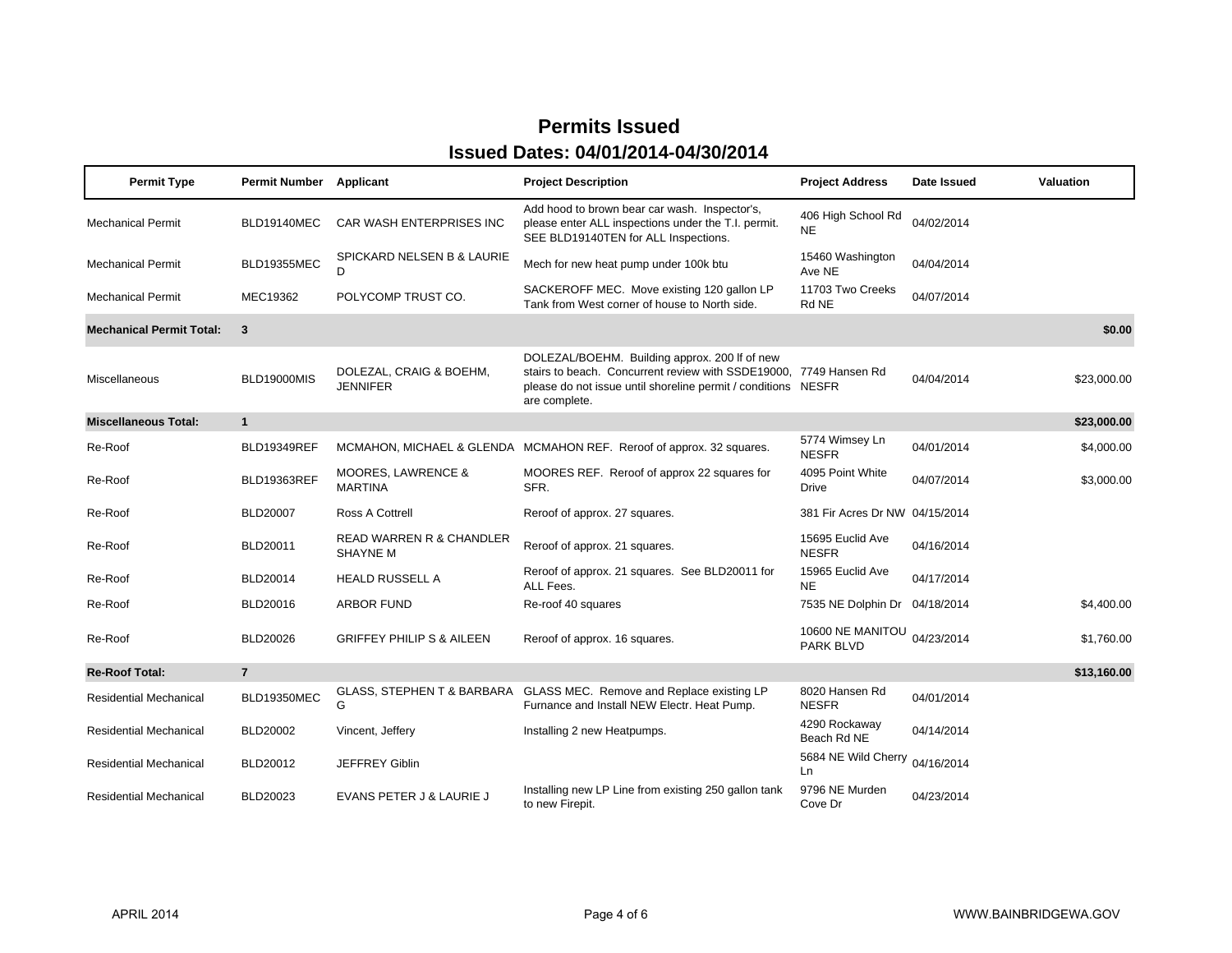| <b>Permit Type</b>                       | <b>Permit Number</b> | Applicant                                   | <b>Project Description</b>                                                                                                                                                                                                                                                                                                                   | <b>Project Address</b>                               | Date Issued | Valuation      |
|------------------------------------------|----------------------|---------------------------------------------|----------------------------------------------------------------------------------------------------------------------------------------------------------------------------------------------------------------------------------------------------------------------------------------------------------------------------------------------|------------------------------------------------------|-------------|----------------|
| <b>Residential Mechanical</b>            | <b>BLD20027</b>      | JOHNSON NADINE C                            | Remove and Replace existing Elect. Furnance                                                                                                                                                                                                                                                                                                  | 928 LOVELL AVE<br><b>NW</b>                          | 04/24/2014  |                |
| <b>Residential Mechanical</b>            | <b>BLD20037</b>      |                                             | OSHIN STEPHEN B & CYNTHIA L Installing new Heat Pump to Replace Elect Furn.                                                                                                                                                                                                                                                                  | 3390 CRYSTAL<br>SPRINGS DR NE                        | 04/29/2014  |                |
| <b>Residential Mechanical</b><br>Total:  | 6                    |                                             |                                                                                                                                                                                                                                                                                                                                              |                                                      |             | \$0.00         |
| <b>Single Family Residence</b>           | BLD19148SFR          | PRENTICE, STEPHEN &<br>MAKOSKY, MARTH       | PRENTICE/MAKOSKY SFR. Demo existing home.<br>Building a new 4,016 sq. ft. home with a 2,532 sq. ft.<br>1st floor, 843 sq. ft. 2nd floor,                                                                                                                                                                                                     | 3375 Point White Dr. 04/01/2014                      |             | \$414,000.00   |
| <b>Single Family Residence</b>           | BLD19176SFR          | <b>BGH LLC</b>                              | BGH LLC SFR. DEMO existing 1960 SFR. Building a<br>1,952 sq. ft. MODULAR home with a 441 sq. ft.<br>Detached garage and 881 sq. ft. of deck.                                                                                                                                                                                                 | 5152 Lynwood<br>Center Rd NESFR                      | 04/14/2014  | \$496,000.00   |
| <b>Single Family Residence</b>           | <b>BLD19252SFR</b>   | MICHAEL, JOSHUA B A & AMY B                 | MICHAEL SFR. Converting a 500 sq. ft. shed into<br>Habitable Space for NEW Guest Quarters.                                                                                                                                                                                                                                                   | 8060 Grand Ave NE - 04/17/2014<br><b>Guest House</b> |             | \$70,000.00    |
| <b>Single Family Residence</b>           | <b>BLD19284SFR</b>   | BARKER, AALESA J & JAMES G                  | BARKER SFR. Building a new 2 story sfr. 1,498 sq.<br>ft. first level, 1,188 sq. ft. 2nd level, 624 sq. ft.<br>Attached garage and 240 sq. ft. of decks.                                                                                                                                                                                      | 8546 Battle Point Rd<br><b>NE</b>                    | 04/18/2014  | \$327,000.00   |
| <b>Single Family Residence</b>           | BLD13762SFR-B        | REARDON, MICHAEL W &<br>BERNALI M           | REVISION - Change direction of stair from basement<br>to first floor, add stair to second floor. Finish<br>basement. Building a 2,575 sq. ft. 2 story home with<br>1,508 sq. ft. main floor, 1,067 sq. ft. 2nd floor and<br>1,281 sq. ft. Attached garage in lower/basement<br>level. See BLD13762SFR for Original Reviews and<br>Approvals. | 9170 NE Briar Rose<br>LnLot <sub>6</sub>             | 04/22/2014  | \$340,000.00   |
| <b>Single Family Residence</b>           | <b>BLD19306SFR</b>   | <b>BGH LLC</b>                              | <b>BGH LLC SFR.</b>                                                                                                                                                                                                                                                                                                                          | 8651 Springridge Rd<br><b>NE</b>                     | 04/23/2014  | \$224,000.00   |
| <b>Single Family Residence</b><br>Total: | 6                    |                                             |                                                                                                                                                                                                                                                                                                                                              |                                                      |             | \$1,871,000.00 |
| <b>Tenant Improvement</b>                | BLD19250TEN          | <b>PBPBS LLC</b>                            | HAMMY'S BURGERS TEN. Tenant Improvement for<br>Hammy Resturant                                                                                                                                                                                                                                                                               | 4688 Lynwood<br>Center Rd NE Ste<br>#119             | 04/02/2014  | \$150,000.00   |
| <b>Tenant Improvement</b>                | BLD19217TEN          | <b>BAINBRIDGE ISLAND</b><br>HISTORICAL SOC. | B. I. HISTORICAL SOCIETY TEN. Reconfigure and<br>update the existing workroom/Library/Director's Office 215 Ericksen Ave<br>and Kitchennette Facility. Adding new walls, moving<br>plumbing fixtures, in-fill and move windows.                                                                                                              | NE Museum                                            | 04/04/2014  | \$40,000.00    |